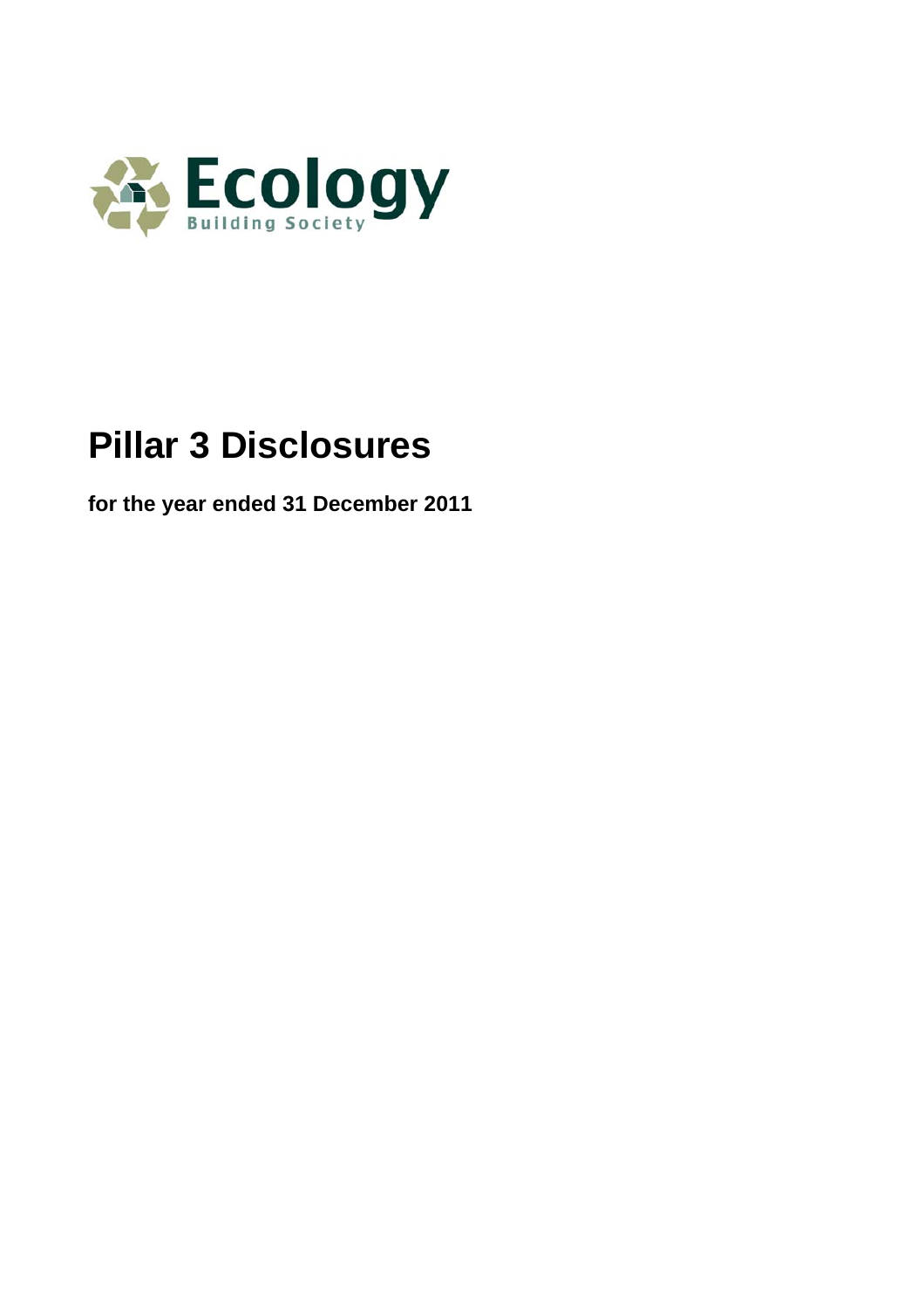# **Table of Contents**

| $\mathbf 1$             |   |  |
|-------------------------|---|--|
| 2 <sup>1</sup>          |   |  |
| $\mathbf{3}$            |   |  |
| $\overline{\mathbf{4}}$ |   |  |
| 5                       |   |  |
| 6                       |   |  |
| $\overline{7}$          |   |  |
|                         | 8 |  |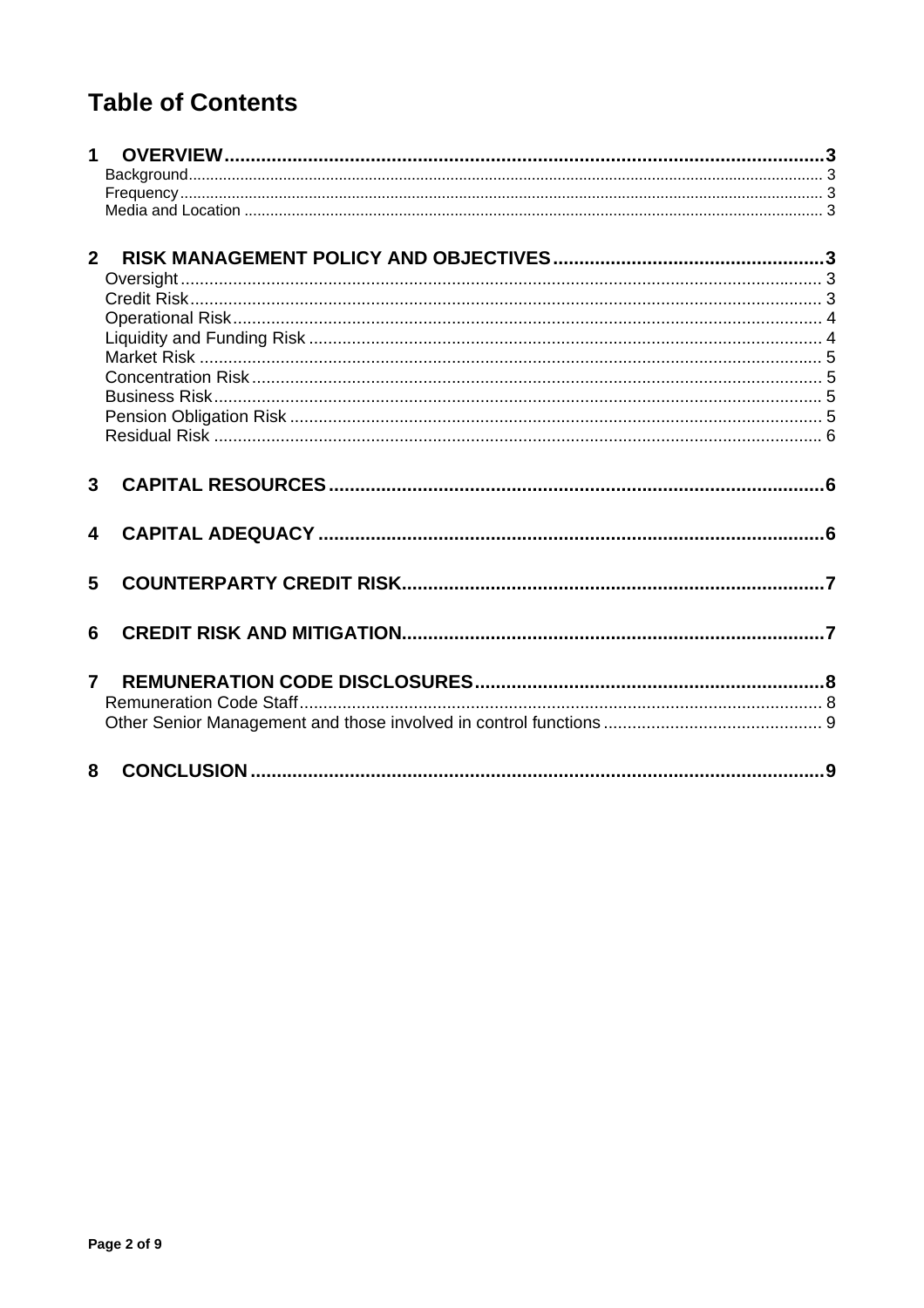# <span id="page-2-0"></span>**1 Overview**

### **Background**

The Capital Requirements Directive (CRD), commonly referred to as Basel 2, introduced the need for banks and building societies operating under this new legislative framework to publish certain information relating to their risk management and capital adequacy. The disclosure of this information is known as Pillar 3 and is designed to complement the two other pillars of the CRD, namely the minimum capital requirements (Pillar 1) and the supervisory review process (Pillar 2). This document sets out the disclosures prepared for Ecology Building Society and the information provided here is in accordance with the rules set out in the FSA handbook BIPRU Chapter 11.

### **Frequency**

This report will be made on an annual basis. The disclosures will be as at the Accounting Reference Date (ARD) of 31 December, and will be published within four months of the ARD. The Society will aim, however, to make the disclosures shortly after the publication of the Annual Report and Accounts.

### **Media and Location**

The report will be published on the Society's corporate website [www.ecology.co.uk](http://www.ecology.co.uk/) .

# **2 Risk Management Policy and Objectives**

### **Oversight**

Risk management is overseen by the Risk, Audit and Compliance Committee (RAC). On behalf of the Board, the RAC considers and approves the Society's risk management framework, its risk appetite and its risk management policies for all risk categories. The Committee also monitors key risk management information and reviews the Society's overall capital adequacy. The Chair of RAC reports quarterly to the Board on the Committee's deliberations.

### **Credit Risk**

As a provider of residential mortgages, credit risk is the most significant risk facing the Society. Credit risk is the risk of loss arising from a customer or counterparty failing to meet their financial obligations to the Society as and when they fall due. RAC sets the risk appetite for both lending (residential and commercial) and treasury activities.

The lending policy of the Society is reviewed by the Board and sets out policy limits and underwriting procedures. The Society first of all determines if the borrowing request meets the Society's environmental lending criteria. Where these are met, for ordinary residential lending, the loan is assessed against the following: affordability, residency, residential history, credit history, employment history, nature of income and loan to value. In addition, confirmation of borrower identity and an assessment of the value of any security are undertaken prior to granting the loan. When considering applications, the primary focus is placed on the willingness and ability to repay.

The maximum mortgage loan available is based on the lower of the current value or purchase price of the property. No lending is undertaken based solely upon security provided by the value of the underlying assets and all mortgages are secured by way of a first legal charge against the property.

For commercial loans, third-party guarantees, supporting collateral and security, robust legal documentation, and financial covenants are also taken into account.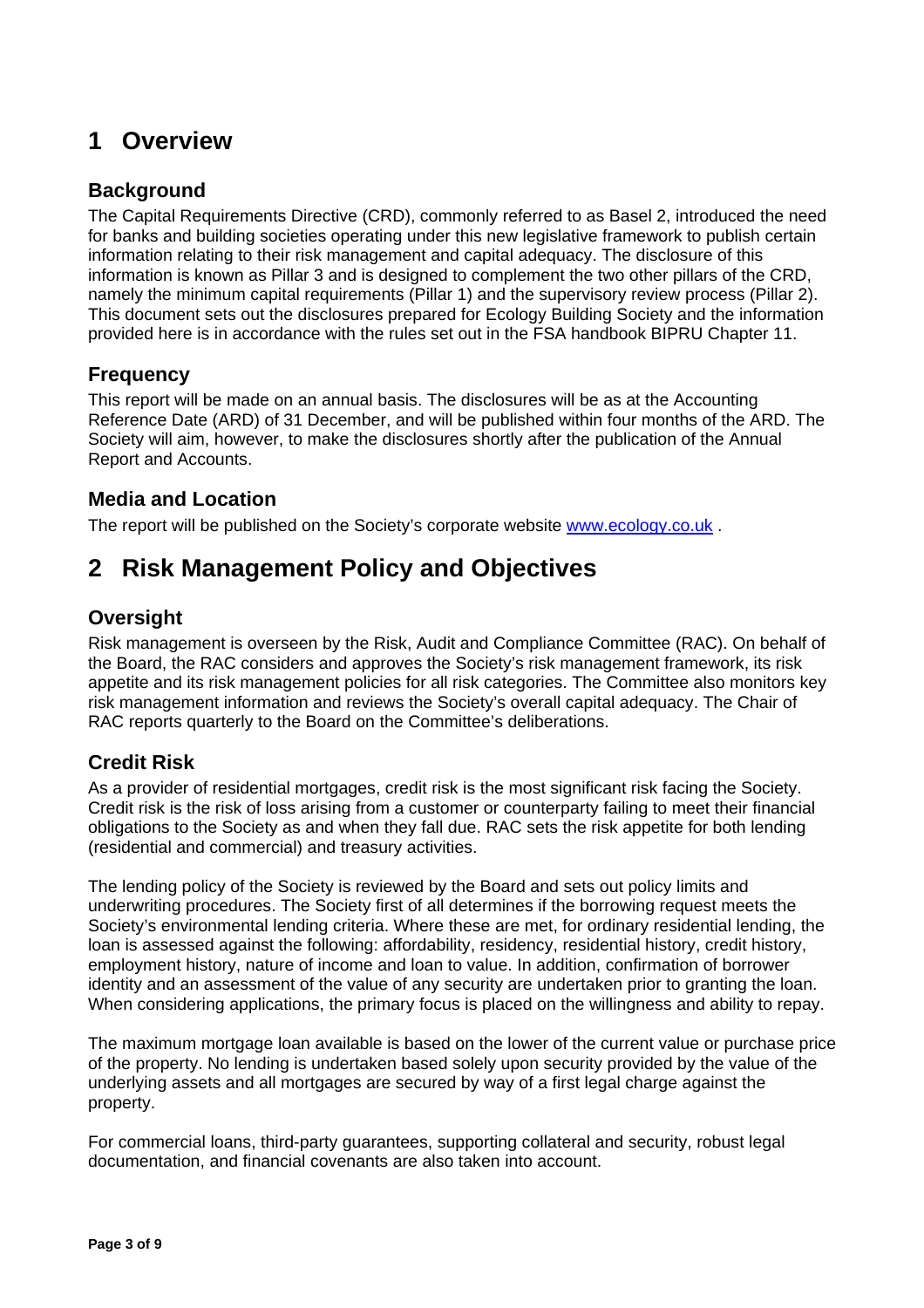<span id="page-3-0"></span>Counterparty and country limits for treasury activity are set out in the Financial Risks policy which is reviewed by the Board. The Society first of all seeks to identify potential counterparties with the most defensible records on a range of ethical criteria. This element itself is a strong indicator of counterparty quality and is reviewed at least annually, via internal analysis. Note is taken of external credit ratings as produced by Fitch IBCA, which provide triggers for disengagement.

#### **Operational Risk**

Operational risk is the risk of a loss arising from failed or inadequate internal processes or systems, human error or other external factors.

The Society has adopted the basic indicator approach (BIA) to operational risk which is expressed as a percentage of the average of the latest three years of the sum of net interest income and net non-interest income. There is no intention to move to a more advanced approach in the short to medium term.

The Society does not engage in any complex forms of funding or use off-balance sheet instruments and the Board is therefore content that no risk to the Society arises from these sources.

The Group manages its operational risks through internal controls, and various risk mitigation techniques, such as insurance and business continuity planning. The Society maintains a register of operational risks faced by the Society which are scored to reveal any potential implications for the level of capital held. The impact of these risks is re-evaluated on at least an annual basis and whenever a loss event occurs.

#### **Liquidity and Funding Risk**

Liquidity risk is the risk that the Society does not have sufficient financial resources available to meet its obligations as they fall due, or that the Society is unable to meet regulatory prudential liquidity ratios. It is Society policy to ensure that sufficient liquid assets are at all times available to meet the Society's obligations, after taking into account withdrawals of customer deposits, draw-down of customer facilities and growth in the balance sheet. The management of the Society's liquidity is the responsibility of the Treasury function, which monitors liquidity limits on a daily basis.

The Society's liquidity objectives are:

- to meet all liabilities and cash-flow requirements as they arise and ensure sufficient funds for day-to-day needs
- to protect itself against the inherent maturity and interest-rate mismatch arising from the principal activity of lending long-term and financing this by means of predominantly short-term **liabilities**
- to cover expected imbalances in cash flows (e.g. where outflows in respect of tax payments, mortgage lending and capital expenditure, exceed inflows from mortgage redemptions and repayments and other receipts for a particular period)
- to cover the normal range of fluctuations in funding flows, which will arise but which are unpredictable to the timing and amount (e.g. release of retentions, closure of retail accounts)
- to maintain confidence that the Society will be able to meet its obligations to investors when called upon to do so and to honour its commitments for mortgage lending
- earn a reasonable return balanced with risk, market rates and the Society's own ethical stance.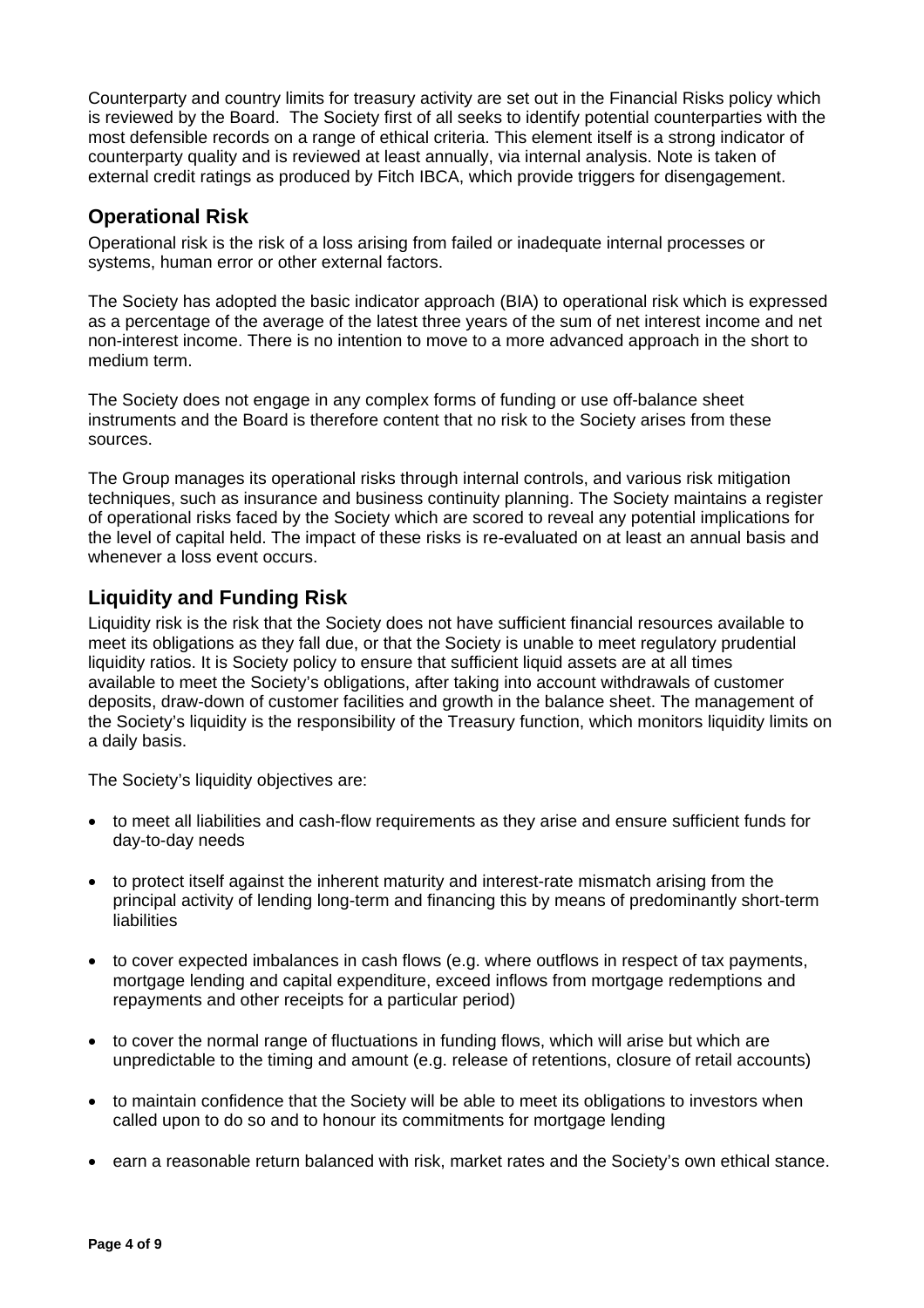<span id="page-4-0"></span>The Society has exposures to banks and building societies in its portfolio. These exposures are held purely for liquidity purposes and all have a minimum rating of A (long term), F1 (short term) (FITCH IBCA) except for some unrated building societies. The Board reviews the list of approved counterparties on a regular basis. The Society has not experienced any losses in its treasury portfolio for some 20 years.

The Society has no exposure to wholesale funding and has had no such exposure for at least 10 years.

The Society performs liquidity stress testing based on a range of adverse scenarios, and has a liquidity contingency funding plan which is maintained in order to ensure that the Society has access to sufficient resources to meet obligations as they fall due if these scenarios occur. Stressed liquidity profiles are reported to the Board on at least an annual basis.

#### **Market Risk**

Market risk is the risk of any impact on the Society's financial condition due to adverse market movements caused by market variables such as interest rates. As the Society does not operate a Trading Book, the only element relevant to the Society is interest rate risk in the banking book, which mainly arises from mismatches between the re-pricing dates of the assets and liabilities on the Society's balance sheet. The Society does not provide fixed-rate mortgages or savings products at the present time, so the level of risk is minimal and is tracked through standard gap analysis techniques.

### **Concentration Risk**

As a Society that lends on a national basis, including Northern Ireland, the Society is not subject to an undue level of Geographic concentration risk.

The activities of the Society are of course highly concentrated in residential lending and funded primarily by retail investments. However, the Society argues firstly that this model has long-term resilience and secondly, the Society's deliberate focus on energy efficiency and environmental impacts of residential property ensures a high level of quality in the lending book and a higher degree of resilience than the mainstream market which will increase as energy prices rise.

The Society's lending model which requires energy efficiency improvements ensures that there is no dependence on either remortgage business or introduced business. Internal limits and the nature of the product range ensure that there is no undue exposure to any property type or class of borrower, including more specialist books such as self-build and buy-to-let.

The Society takes particular note of concentration risk arising from large exposures which are a function of the relatively small size of the Society. This is controlled by close attention to the credit assessment process.

#### **Business Risk**

Business risk arises from macroeconomic factors that may impact on the ability of the Society to carry out its business plan. The Society conducts stress and scenario analysis as part of its corporate planning process to identify potential mitigating actions that can be employed in the event of a downturn.

#### **Pension Obligation Risk**

The Society has never operated a defined benefit scheme, and therefore does not have any exposure to pension obligation risk.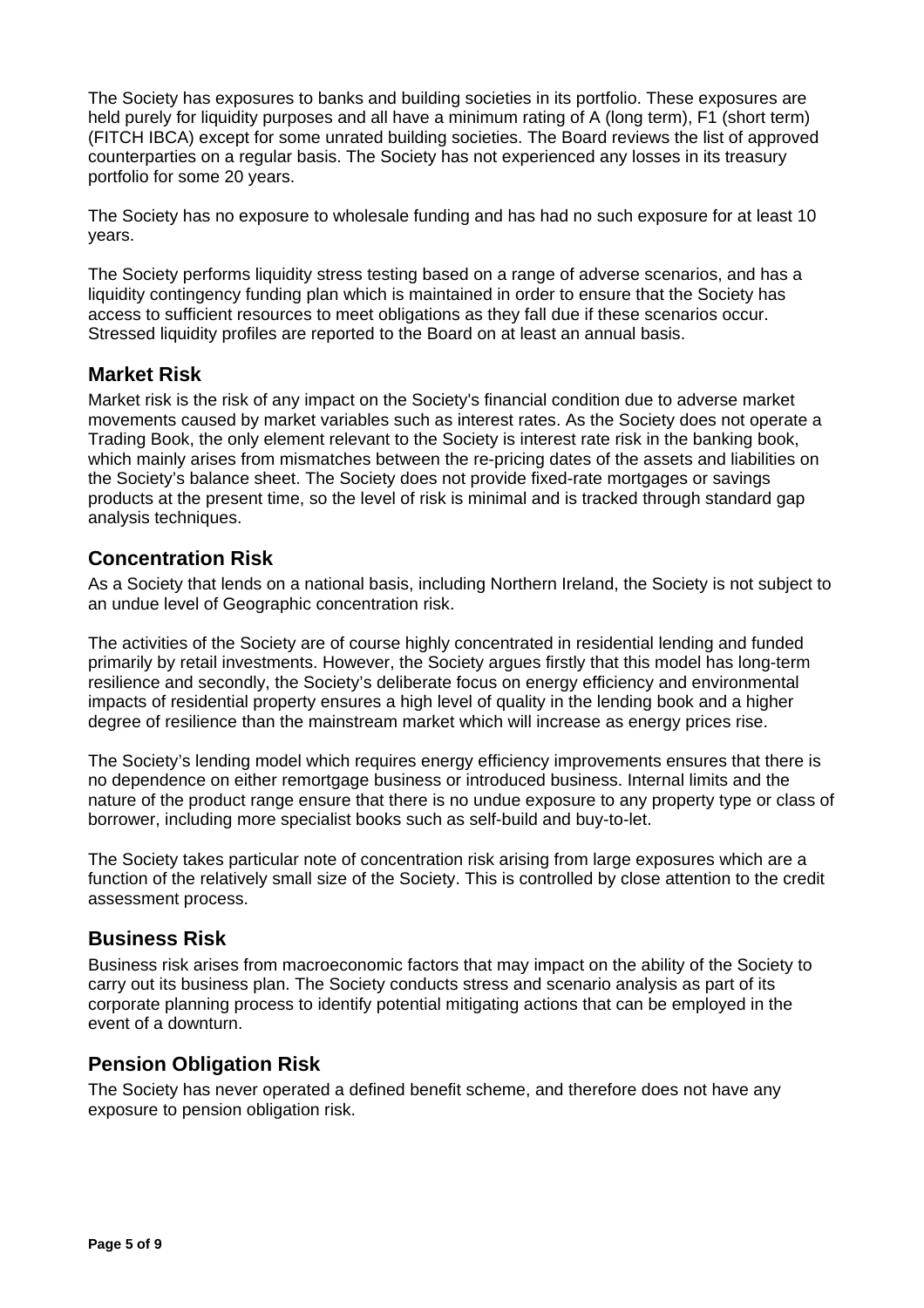### <span id="page-5-0"></span>**Residual Risk**

The Society holds capital both to cover events that can be anticipated with a reasonable degree of certainty and to deal with market stresses. In addition, capital is held in excess of the minimum required by the FSA to cover events that are unforeseen.

### **3 Capital Resources**

The capital resources of the Society are calculated in accordance with the Capital Requirements Directive. The assets of the Society, as shown in the Balance Sheet, were £103.452m at 31 December 2011. This figure is net of general and specific provisions.

The Society's capital resources at this date were £6.797m, comprised of:

| <b>Tier</b> | <b>Type</b>               | <b>Amount</b> |
|-------------|---------------------------|---------------|
| Tier 1      | <b>General Reserves</b>   | £5.514m       |
| Tier 2      | Subordinated debt         | £1.246m       |
| Tier 2      | <b>General Provisions</b> | £0.037m       |

The Society's subordinated liabilities are unsecured and rank behind the claims of the Society's depositors, creditors and investing members.

# **4 Capital Adequacy**

The Society's planning process seeks to ensure that the Society will have enough capital to meet the base regulatory requirements under the CRD, to support the business's expected growth potential, concomitant with its risk appetite and its assessments of current and future material risks. This assessment is informed by the regular stress and scenario testing that is performed both on the Society's capital and liquidity position. These conclusions are set out in the Corporate Plan which has a three year time horizon, and the ICAAP which also takes into account the Society's Individual Capital Guidance.

The Society allocates capital as set out in the table below to the assets of the Society on a risk weighted basis in line with the 'Standardised Approach' to Credit Risk as specified by the Capital Requirements Directive. Additionally, the Society uses the 'Basic Indicator Approach' to evaluate the additional capital required to cover the Operational Risk associated with the Society's activities.

| <b>Risk Weighted Exposure Amounts and Operational Risk Capital</b> |                       |                                                  |                                    |
|--------------------------------------------------------------------|-----------------------|--------------------------------------------------|------------------------------------|
| <b>Standardised Exposure Classes</b>                               | <b>Assets</b><br>£000 | <b>Risk</b><br>Weighted<br><b>Assets</b><br>£000 | Pillar 1<br><b>Capital</b><br>£000 |
|                                                                    |                       |                                                  |                                    |
| <b>Residential Mortgage Assets</b>                                 | 60,217                | 23,408                                           | 1,873                              |
| <b>Commercial Mortgage Assets</b>                                  | 13,426                | 13,426                                           | 1,074                              |
| <b>Liquid Assets</b>                                               | 28,870                | 4,976                                            | 398                                |
| <b>Fixed and Other Assets</b>                                      | 1,601                 | 1,601                                            | 128                                |
|                                                                    | 104,114               | 43,411                                           | 3,473                              |
|                                                                    |                       |                                                  |                                    |
| Off Balance Sheet Items                                            | 8,607                 | 1,721                                            | 138                                |
|                                                                    | 112,721               | 45,132                                           | 3,611                              |
|                                                                    |                       |                                                  |                                    |
| <b>Operational Risk Capital Requirement</b>                        | 1,774                 | 1,774                                            | 266                                |
|                                                                    |                       |                                                  |                                    |
| <b>Pillar 1 Statutory Minimum Capital</b>                          | 114,495               | 46,906                                           | 3,877                              |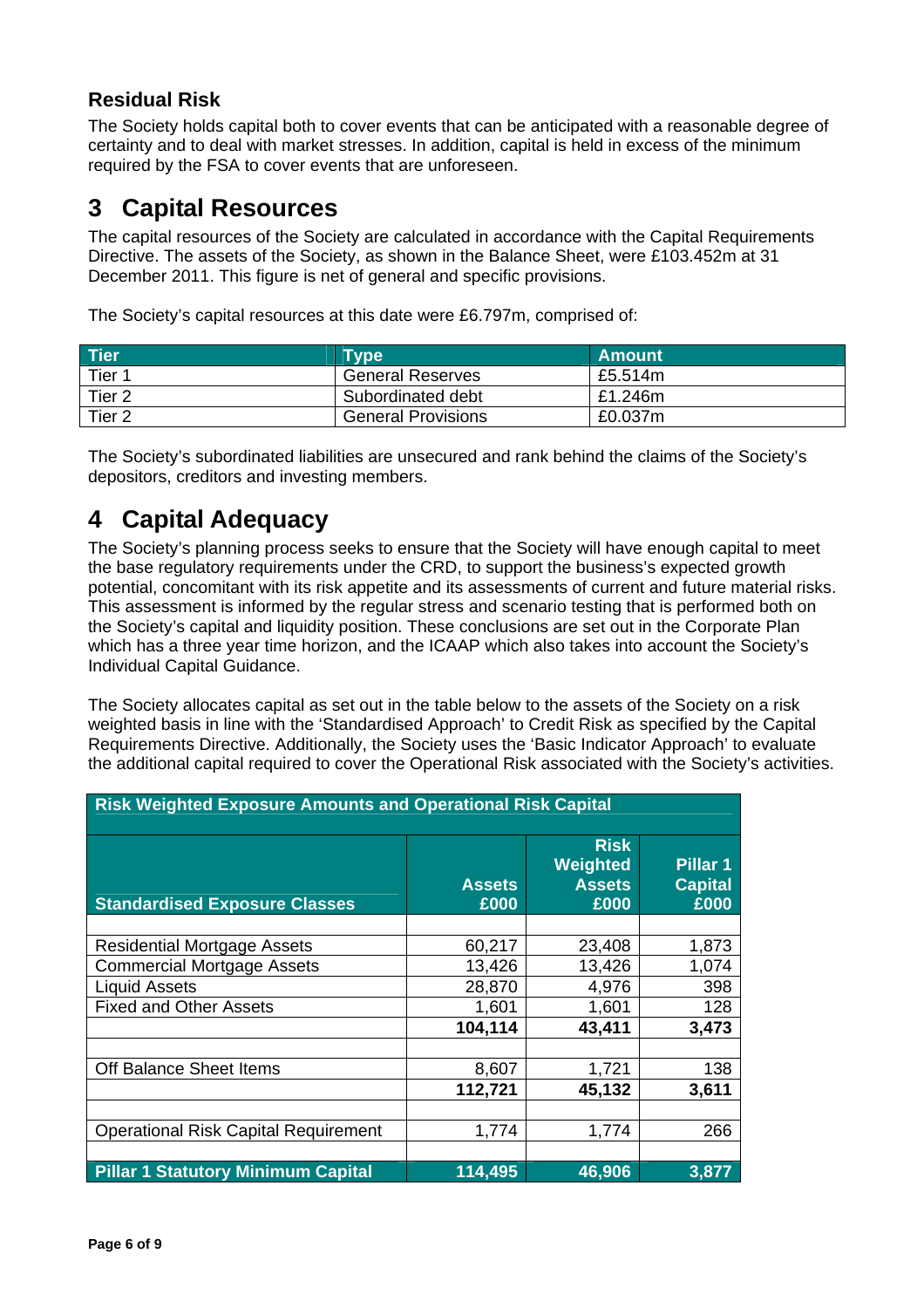# <span id="page-6-0"></span>**5 Counterparty Credit Risk**

The Society's counterparty treasury credit risk management policy is designed to ensure that the Society can obtain the best possible return whilst operating within prudent limits in respect of counterparties.

In selecting counterparties and the limits to be applied to them, the Society makes use of rating information, balance sheet data, and a general assessment of the counterparty in terms of background information which includes an overall ethical assessment which is updated annually or more frequently as required. This assessment includes among other matters:

- examination of the counterparties' environmental, sustainable development, biodiversity and waste management policies
- consideration of the degree of reporting on climate change
- compliance with the health and safety, environmental and labour legislation of the jurisdictions the counterparty is active in
- significant sectoral and regional exposures.

The Society makes reference to Fitch IBCA ratings to determine the minimum rating required for each counterparty. Each counterparty is subject to continuing approval from the Board of Directors.

| <b>Maturity of Treasury Investments</b> |                            |                               |                        |                      |
|-----------------------------------------|----------------------------|-------------------------------|------------------------|----------------------|
| <b>Fitch Ratings Service</b>            | $\approx$ 3 months<br>£000 | 3 months to 1<br>year<br>£000 | <b>S1</b> year<br>£000 | <b>Total</b><br>£000 |
|                                         |                            |                               |                        |                      |
| AAA to AA-                              |                            |                               | 500                    | 500                  |
| $A+$ to $A-$                            | 12,168                     | 3,536                         |                        | 15,704               |
| Unrated                                 | 3,500                      | 2,000                         | 50                     | 5,550                |
| <b>British Government</b>               | 3,990                      | 2,996                         |                        | 6,986                |
|                                         |                            |                               |                        |                      |
| <b>Total</b>                            | 19,658                     | 8,532                         | 550                    | 28,740               |

# **6 Credit Risk and mitigation**

The average loan to value on the core residential mortgage portfolio is low 37.41% against indexed valuations, with a haircut (a further reduction of 10%). This acts as an effective mitigant against credit risk. At 31 December 2011, the Society had four properties in repossession.

The following table shows the extent of Past Due cases in the loan book separated into prime residential, development, buy-to-let and Fully Secured on Land (FSOL). The FSOL book contains a number of cases which are primarily residential in nature but have a significant amount of land attached, which may have some limited commercial exploitation.

Past Due amounts relate to the overall mortgage balances not the amount in arrears.

| Past due - Ioans > 3 months in arrears |                         |                         |  |  |
|----------------------------------------|-------------------------|-------------------------|--|--|
|                                        | <b>Balances</b><br>£000 | <b>Past Due</b><br>£000 |  |  |
|                                        |                         |                         |  |  |
| Residential                            | 53,070                  | 781                     |  |  |
| Development                            | 1,470                   | 565                     |  |  |
| <b>BTL</b>                             | 6,411                   | 223                     |  |  |
| <b>FSOL</b>                            | 12,681                  | 965                     |  |  |
| Unsecured                              | 10                      |                         |  |  |
| Total                                  | 73,642                  | 2,534                   |  |  |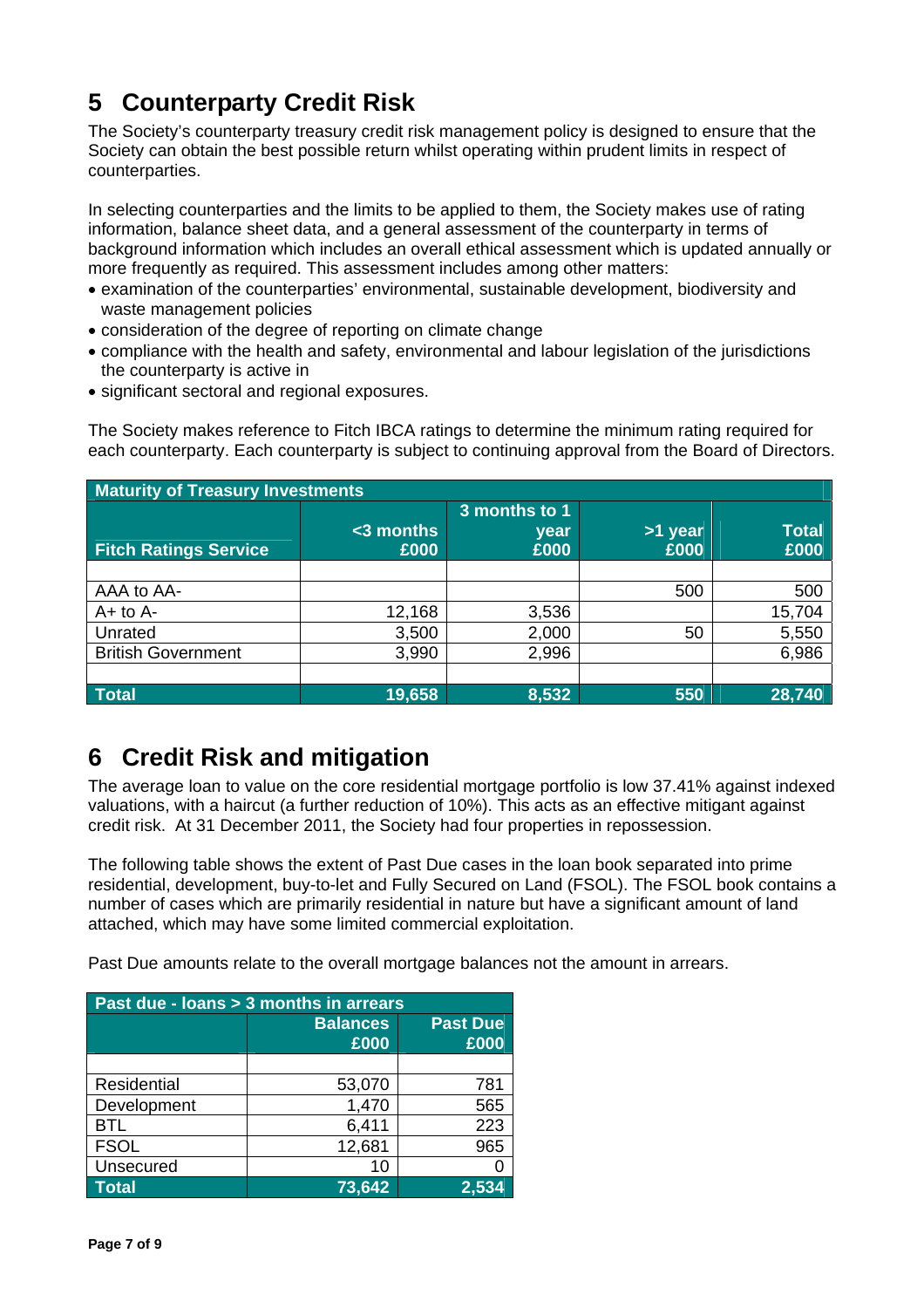<span id="page-7-0"></span>Specific provisions are made regarding properties taken into possession, and potentially, on mortgages which are three months or more in arrears. In these cases, 5% is added to the mortgage balance, and 30% is deducted from the latest physical valuation obtained, and a provision made for any apparent loss in realisable value.

A general provision is made to cover potential losses which might arise due to unknown factors based on general economic conditions and the Society's previous experience of impairment.

# **7 Remuneration Code Disclosures**

The Society's objective in setting remuneration policies is to ensure that they are in line with its business strategy, risk appetite and long term objectives, and that remuneration is set at a level that retains and attracts staff of the appropriate calibre.

Remuneration of executive directors and other senior management positions is determined by the Remuneration Committee, which consists of three non-executive directors and is chaired by Mark Jones

In setting remuneration, the Committee takes account of fees, salaries and other benefits provided to directors and to other senior management of comparable institutions. Non-executive directors are paid fees only.

The Society has a long established policy that no basic salary will exceed a maximum of five times the lowest full grade available.

Variable remuneration is paid to all employees (including executive directors) after a qualifying period of 12 months. The scheme distributes, on an annual basis, 5% of gross profit (2.5% over £300,000) based on basic salary in recognition of the contribution made by staff to the Society's profitability. There is no distribution made if the Society's profit level falls below £150,000.

### **Remuneration Code Staff**

Code staff are defined by the FSA as "staff that have a material impact on the firms risk profile; this includes staff that perform significant influence functions, Senior Managers and risk takers".

The Board has determined that Non-Executive directors, the Chief Executive and Finance Director (executive directors) and members of senior management are designated as being subject to the FSA Remuneration Code.

Information concerning the mandate of the Remuneration Committee and the decision-making process it uses in determining the remuneration policy for executive, and non-executive, directors is contained in the Society's Annual Report and Accounts 2011.

Aggregate information on the remuneration of the six non-executive directors and two executive directors for the year ending 31 December 2011 is given below:

| Directors Number | <b>Fixed</b><br>£000 | <b>Variable</b><br>remuneration remuneration remuneration<br>£000 | Total<br>£000 | variable as a<br>% of fixed<br>remuneration |
|------------------|----------------------|-------------------------------------------------------------------|---------------|---------------------------------------------|
|                  |                      |                                                                   |               |                                             |
| Non-Executive    | 61                   |                                                                   | 61            |                                             |
| Executive        | 146                  |                                                                   | 149           |                                             |